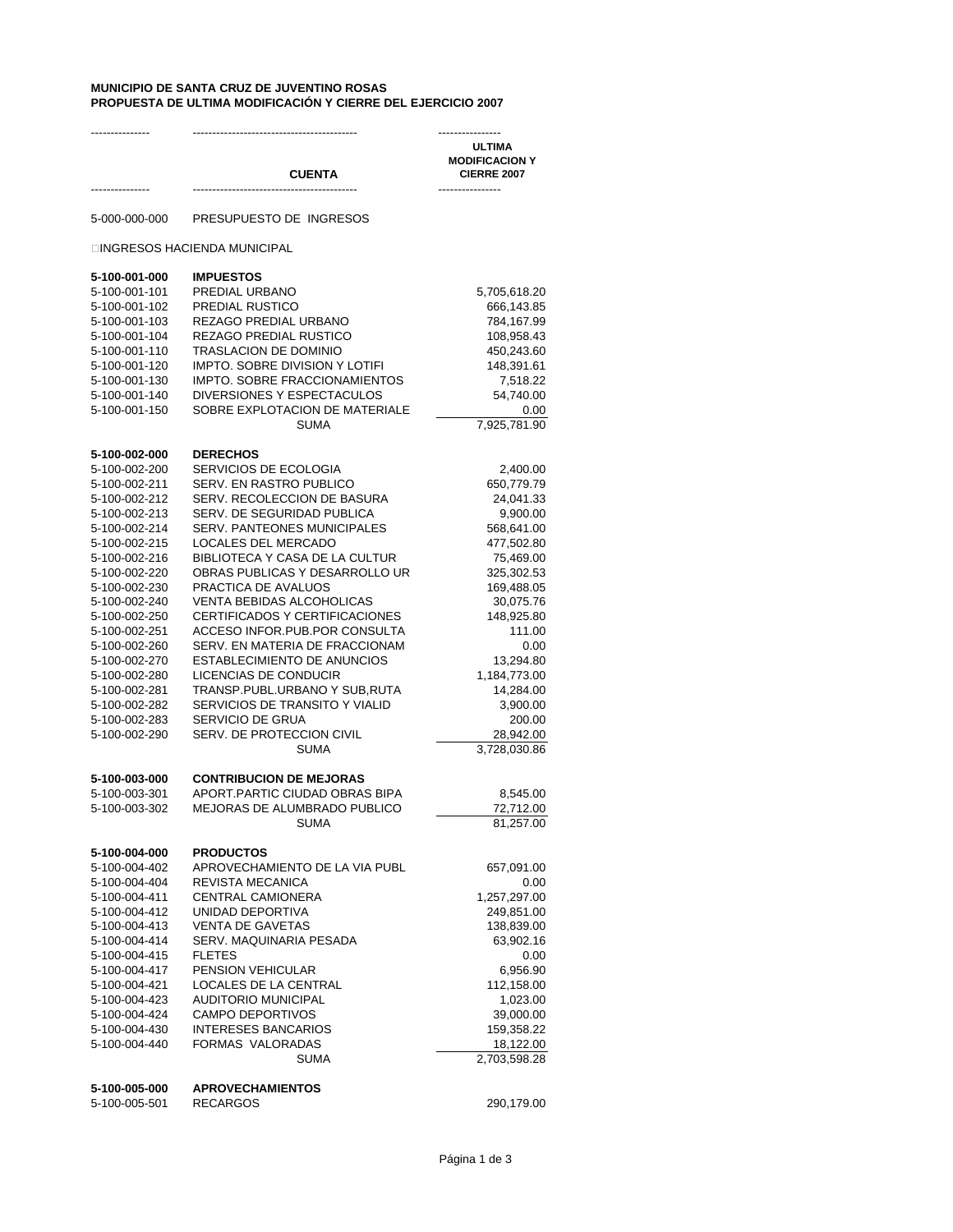## **MUNICIPIO DE SANTA CRUZ DE JUVENTINO ROSAS PROPUESTA DE ULTIMA MODIFICACIÓN Y CIERRE DEL EJERCICIO 2007**

|                                | <b>CUENTA</b>                                                    | ULTIMA<br><b>MODIFICACION Y</b><br><b>CIERRE 2007</b><br>------------ |
|--------------------------------|------------------------------------------------------------------|-----------------------------------------------------------------------|
| 5-100-005-502<br>5-100-005-511 | <b>GASTOS DE EJECUCION</b><br>INFRACC. BANDO DE POLICIA.         | 83,561.72<br>387,969.50                                               |
| 5-100-005-512                  | <b>INFRACC. REGLAMENTO DE TRANSIT</b>                            | 784,326.70                                                            |
| 5-100-005-513                  | INFR.REG.FUNC.ESTABLEC.COMERCI                                   | 28,100.00                                                             |
| 5-100-005-515                  | INFRACC. REGLAMENTO DE ECOLOGI                                   | 563.00                                                                |
| 5-100-005-518                  | MULTAS DE VERIFICACION SANITAR                                   | 19,040.00                                                             |
| 5-100-005-520                  | <b>REINTEGROS</b>                                                | 47,750.00                                                             |
| 5-100-005-530                  | DONACIONES A FAVOR DEL MUNICIP                                   | 7,870.00                                                              |
|                                | <b>SUMA</b>                                                      | 1,649,359.92                                                          |
| 5-100-006-000                  | <b>INGRESOS EXTRAORDINARIOS</b>                                  |                                                                       |
| 5-100-006-601                  | OTROS INGRESOS                                                   | 3,190,737.00                                                          |
| 5-100-006-602                  | <b>MULTAS FEDERALES</b>                                          | 0.00                                                                  |
| 5-100-006-603                  | RETENCION A CONTRATISTAS                                         | 0.00                                                                  |
| 5-100-006-604                  | POR CUENTA DE TERCEROS                                           | 4,302,331.24                                                          |
|                                | <b>SUMA</b>                                                      | 7,493,068.24                                                          |
| 5-100-007-000                  | <b>REMANENTE</b>                                                 | 236,978.07                                                            |
|                                | <b>PARTICIPACIONES</b>                                           |                                                                       |
| 5-100-008-000<br>5-100-008-801 | <b>FONDO GENERAL</b>                                             | 23,613,436.86                                                         |
| 5-100-008-802                  | FONDO DE FOMENTO MPAL                                            | 7,983,498.89                                                          |
| 5-100-008-803                  | PARTICIPACIONES EXTRAORDINARIA                                   | 128,557.61                                                            |
| 5-100-008-804                  | <b>ANTICIPO PARTICIPACIONES 2008</b>                             | 3,500,000.00                                                          |
|                                | <b>SUMA</b>                                                      | 35,225,493.36                                                         |
|                                | TOTAL CUENTA PUBLICA                                             | 59,043,567.63                                                         |
| F I RAMO 33 RE MANENTES        |                                                                  |                                                                       |
| 5-200-003-000                  | <b>CONTRIBUCION DE MEJORAS</b>                                   |                                                                       |
| 5-200-003-303                  | APORT.PARTIC.CIUDAD.OBRAS BIP                                    | 20,000.00                                                             |
|                                | <b>SUMA</b>                                                      | 20,000.00                                                             |
| 5-200-004-000                  | <b>PRODUCTOS</b>                                                 |                                                                       |
| 5-200-004-430                  | <b>INTERESES BANCARIOS</b>                                       |                                                                       |
|                                | <b>SUMA</b>                                                      | 0.00                                                                  |
| 5-200-005-000                  | <b>APROVECHAMIENTOS</b>                                          |                                                                       |
| 5-200-005-520                  | <b>REINTEGROS</b>                                                | 91,339.55                                                             |
| 5-200-005-541                  | REMANT.PART.INFRAEST.SOCIAL                                      | 2,135,520.60                                                          |
|                                | <b>SUMA</b>                                                      | 2,226,860.15                                                          |
|                                | TOTAL FONDO 1 REMANENT                                           | 2,246,860.15                                                          |
| <b>FONDO 1 RAMO 3 2007</b>     |                                                                  |                                                                       |
|                                |                                                                  |                                                                       |
| 5-203-003-000                  | <b>CONTRIBUCION DE MEJORAS</b><br>APORT.PARTIC.CIUDAD.OBRAS BIPA |                                                                       |
| 5-203-003-307                  | <b>SUMA</b>                                                      | 428,986.58<br>428.986.58                                              |
| 5-203-004-000                  | <b>PRODUCTOS</b>                                                 |                                                                       |
| 5-203-004-430                  | <b>INTERESES BANCARIOS</b>                                       | 307,184.13                                                            |
|                                | <b>SUMA</b>                                                      | 307,184.13                                                            |
| 5-203-005-000                  | <b>APROVECHAMIENTOS</b>                                          |                                                                       |
| 5-203-005-540                  | PARTICIPACION INFRAEST.SOCIAL                                    | 18,490,439.00                                                         |
| ---------------                | <b>SUMA</b>                                                      | 18,490,439.00                                                         |